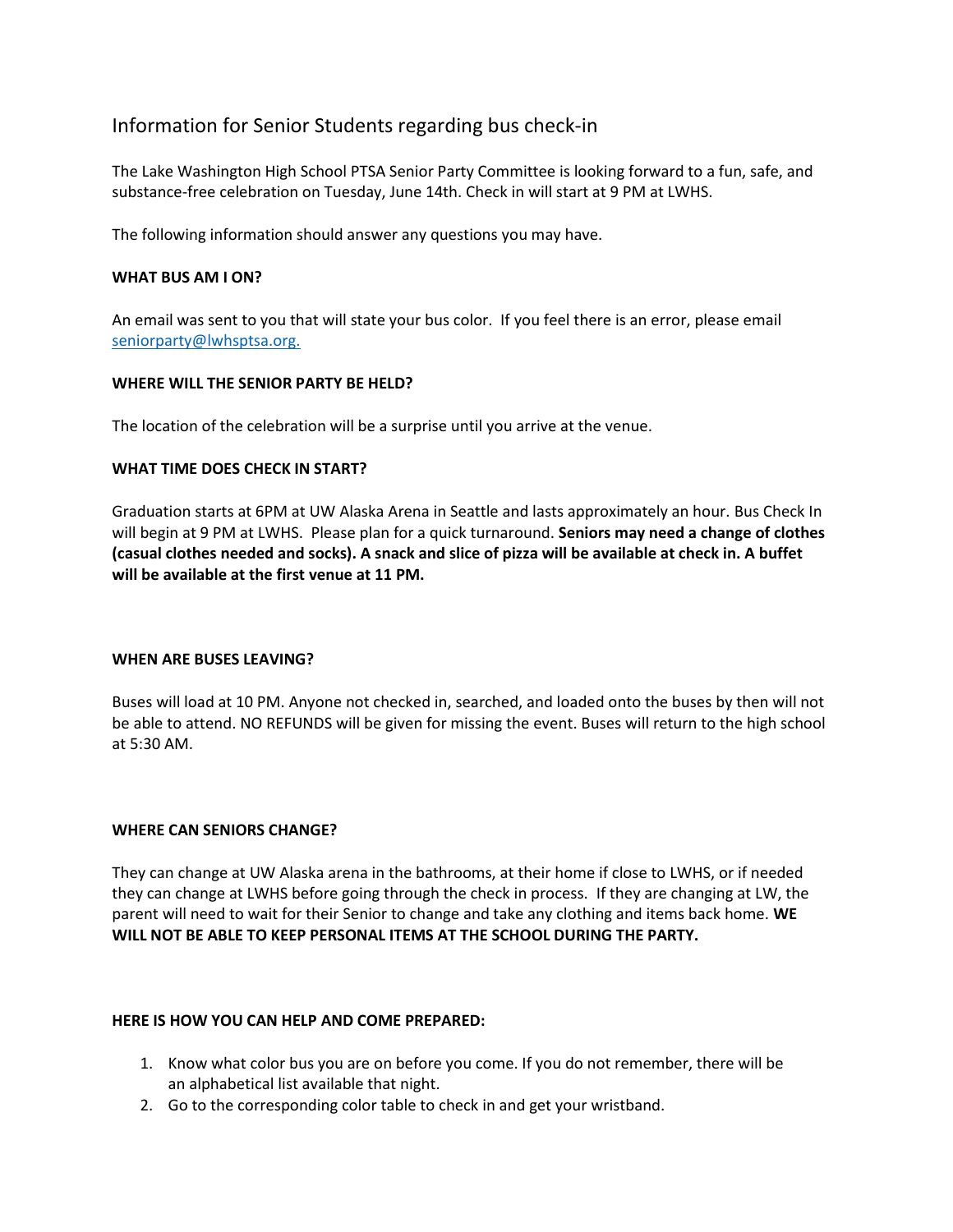- 3. Any personal items you did not leave at home will be placed in a Ziploc bag and you will not have access to them during the party, such as cell phones.
- 4. From there you will undergo a quick pat down. There will be a male and female volunteer, get in line for the person you feel most comfortable with.
- 5. There will be snacks and a slice of pizza available while you wait for others to be checked in and for the buses to be loaded
- 6. You will be grouped by bus color and will wait in a designated area until it is time to load the buses.
- 7. Make sure your wristband matches the color of your bus you board

# **WHAT TO BRING WITH YOU**:

- Comfortable, casual attire
- Please wear closed-toe shoes (they are required at some activities). Socks are strongly recommended and needed for some activities.
- Any emergency medical needs (i.e. epi-pen, insulin, inhaler, etc.) You will be allowed to keep these in your possession as long as we have the completed the [Emergency Care Plan \(ECP\)](https://lwhsptsa.org/Doc/Senior%20Class%20Info/Emergency%20Care%20Plan%202022.pdf) and turned it in.

## **WHAT NOT TO BRING**:

- Absolutely no purses, bags or back packs
- No cell phones, air pods, or other electronics; including electronic watches (Apple Watch)
- No money
- No food or beverages
- A zip lock bag will be provided to keep all items you bring that are not allowed and will be stored for you by a Senior Party Committee Representative. It will be returned when you board the bus to return to LWHS. The committee accepts no responsibility for any loss or theft of possessions brought or confiscated and stored during the event.
- There will be zero tolerance for tobacco/vaping, alcohol, drugs or weapons of any kind. People under the influence will not be able to participate.
- Feminine hygiene products will be available in the bathrooms and at the nurses' table

**PERSONAL MEDICATIONS**: If you need any non-emergency medications during the event, you will need

to indicate this on the medical release form. Medications must be in a prescription container marked with your name. Please place the container in a zip lock bag, marked with your name, along with a signed note by the parent with specific dispensing instructions. Non-emergency medications will be kept with the nurse during the event. After you get your bus wristband, you will check in with the nurse volunteer.